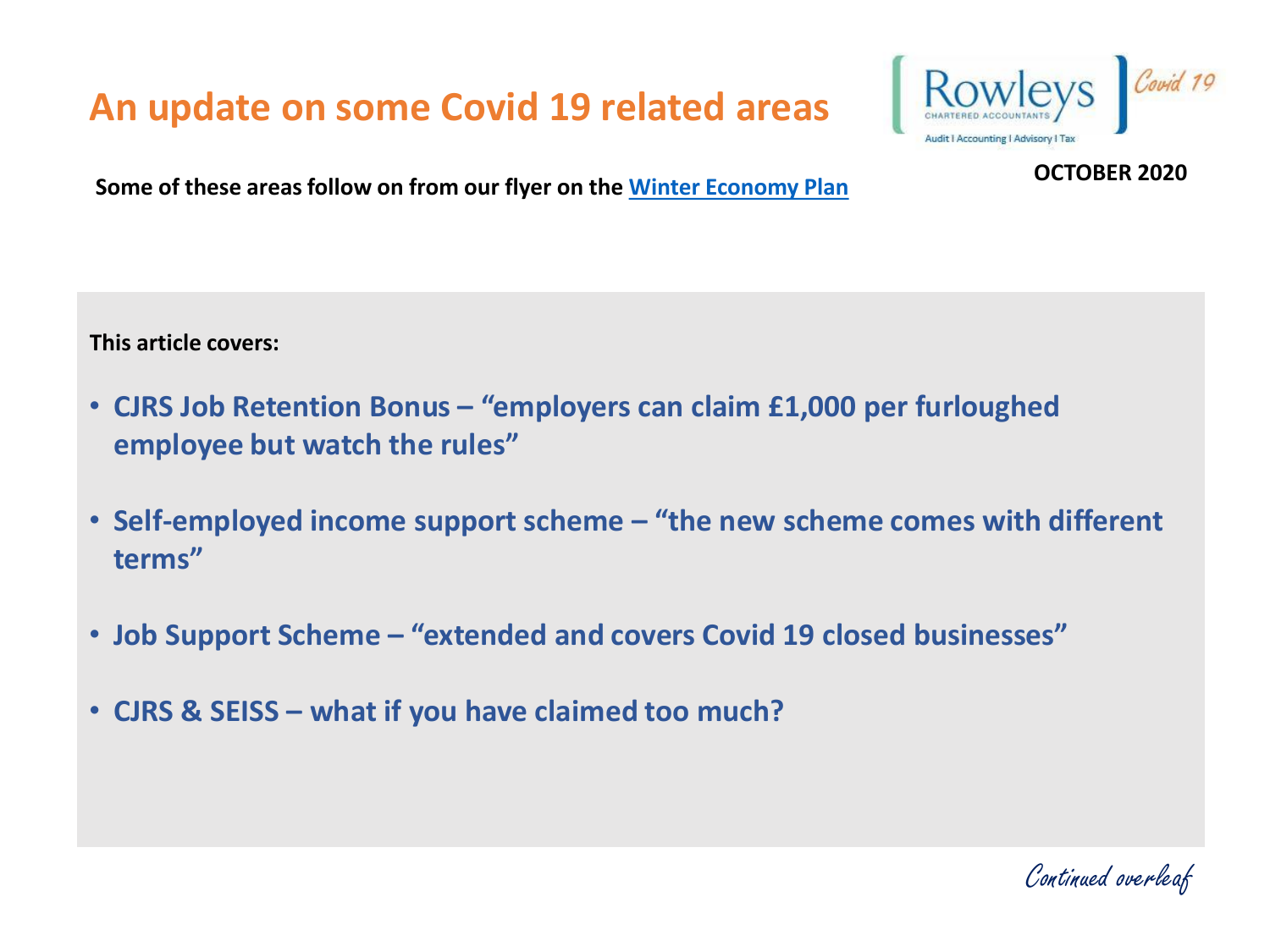

**Some of these areas follow on from our flyer on the [Winter Economy Plan](https://rowleys.biz/wp-content/uploads/2020/09/Winter-Economic-Plan.pdf)**

### **CJRS Job Retention Bonus – "Employers can claim £1,000 per furloughed employee but watch the rules"**

[The government have issued some further guidance on the job retention scheme and when](https://www.gov.uk/guidance/check-if-you-can-claim-the-job-retention-bonus-from-15-february-2021) employers can claim this bonus. There is a useful set of examples of employees who trigger the bonus.

Key points are:

- the Job Retention Bonus is available to employers in respect of each employee who (a) has been on furlough at some point; and (b) remains employed, and not under notice, on 31 January 2021.
- HMRC will make a payment of £1,000 to the employer for each eligible employee. This is a bonus to the employer, and the employer does not have to pass it over to the employee.
- to receive the bonus, the employer must have paid a salary of at least £1,560 to the employee between 6 November 2020 and 5 February 2021 (this is to prevent the employer getting a bonus of £1,000 by keeping, say, a zero hours employee on the books and paying them a trivial amount before 31 January 2021).
- a claim for the bonus needs to be presented in a 6 week window between 15 February and 31 March 2021. The Treasury Direction does not specify how the claim is to be made, but further guidance is expected.

Continued overleaf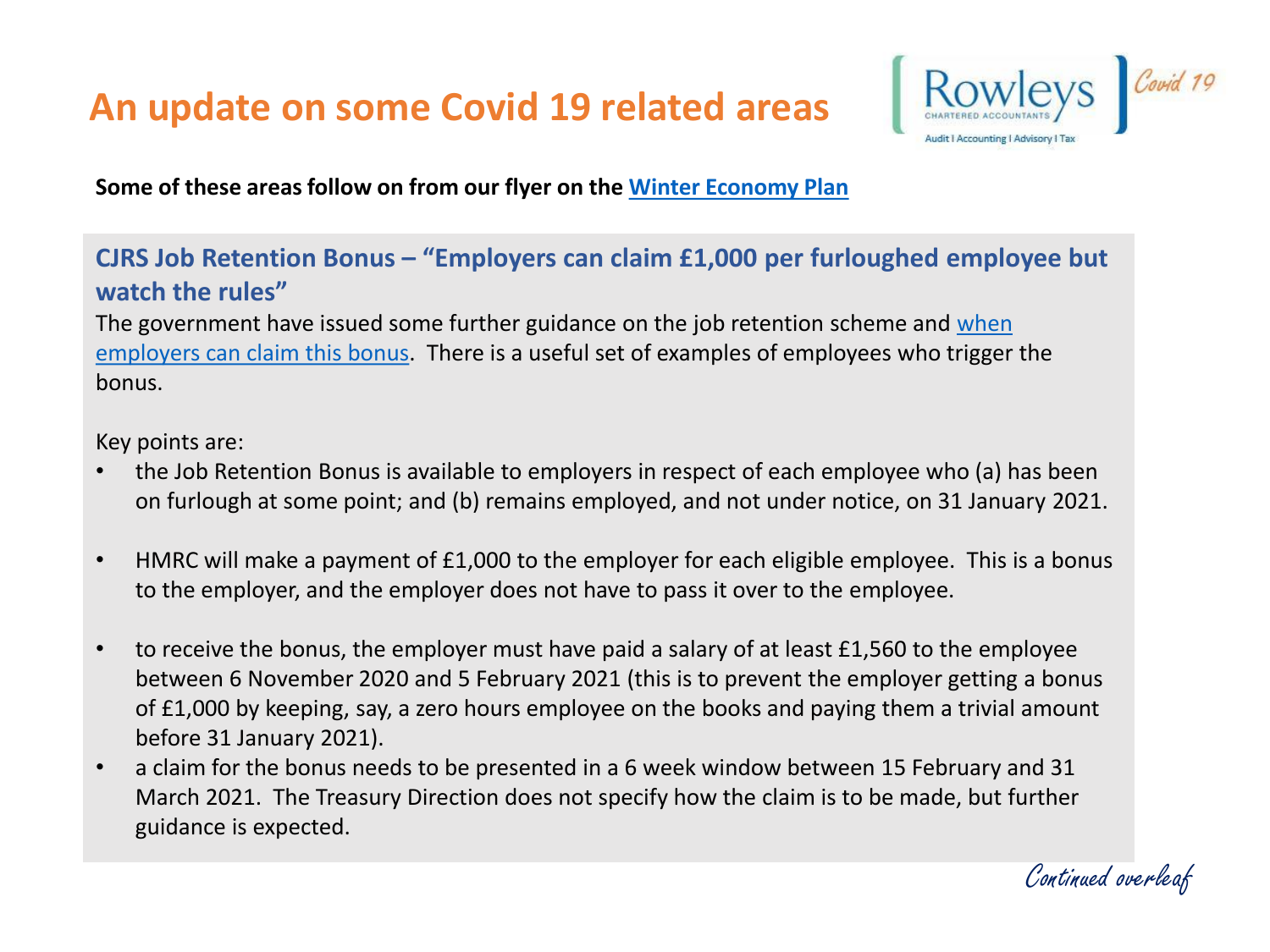

**Some of these areas follow on from our flyer on the [Winter Economy Plan](https://rowleys.biz/wp-content/uploads/2020/09/Winter-Economic-Plan.pdf)**

#### **Self-employed Income Support Scheme**

[HMRC's factsheet](https://www.gov.uk/government/publications/self-employment-income-support-scheme-grant-extension) explains that to be eligible for the further grants, taxpayers must meet the following criteria:

- Be currently eligible for the scheme (although it is not necessary to have claimed the previous grants).
- Be actively trading at the time the grant is claimed and intend to continue to trade.
- Be impacted by reduced demand due to COVID-19 in the qualifying period.

The qualifying period for the third grant runs from 1 November to the date of claim and the qualifying period for the fourth grant is expected to run from 1 February 2021 to the date of that claim.

The requirements to be "actively trading" and to be "impacted by reduced demand" are new and HMRC is expected to publish further guidance to clarify the meaning of these terms.

The requirement to be actively trading will mean that businesses that have had to close during the pandemic will not be able to claim if they have not restarted during the qualifying period.

Continued overleaf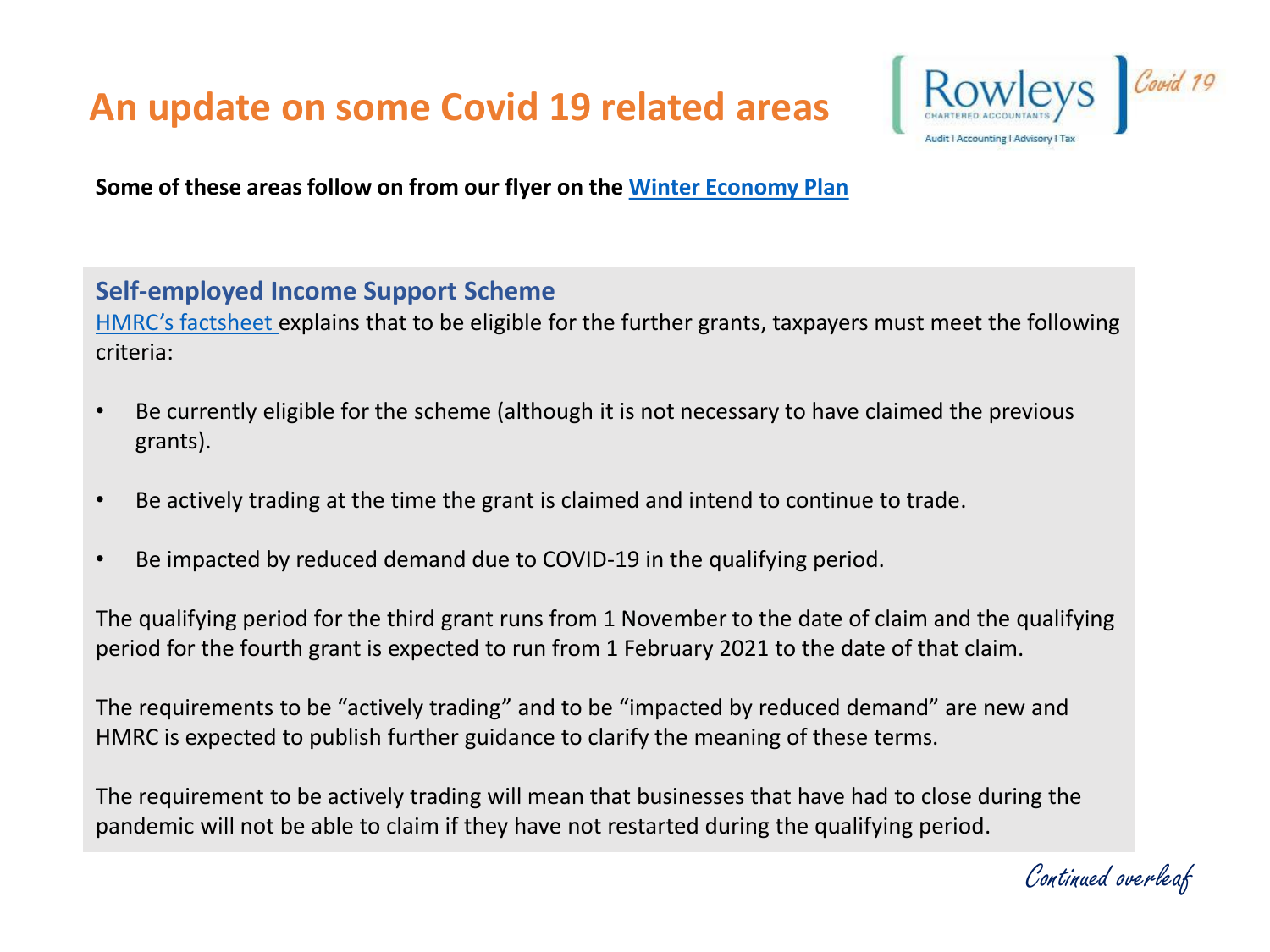

**Some of these areas follow on from our flyer on the [Winter Economy Plan](https://rowleys.biz/wp-content/uploads/2020/09/Winter-Economic-Plan.pdf)**

### **Self-employed Income Support Scheme (continued)**

The grants will be based on the same tax years as the previous grants, which means information on 2019/20 self-assessment tax returns that have been filed will not be considered.

The third SEISS grant will provide a taxable sum calculated as 20% of average monthly trading profits paid out in a single instalment covering three months' worth of profits and capped at £1,875. This level has been set so as to offer broadly the same level of government support that is being provided to employees through the Job Support Scheme.

The level of the fourth SEISS grant is to be kept under review and will be set in due course.

HMRC will provide full details about how to claim on gov.uk and the Tax Faculty will publish more information as it becomes available.

Continued overleaf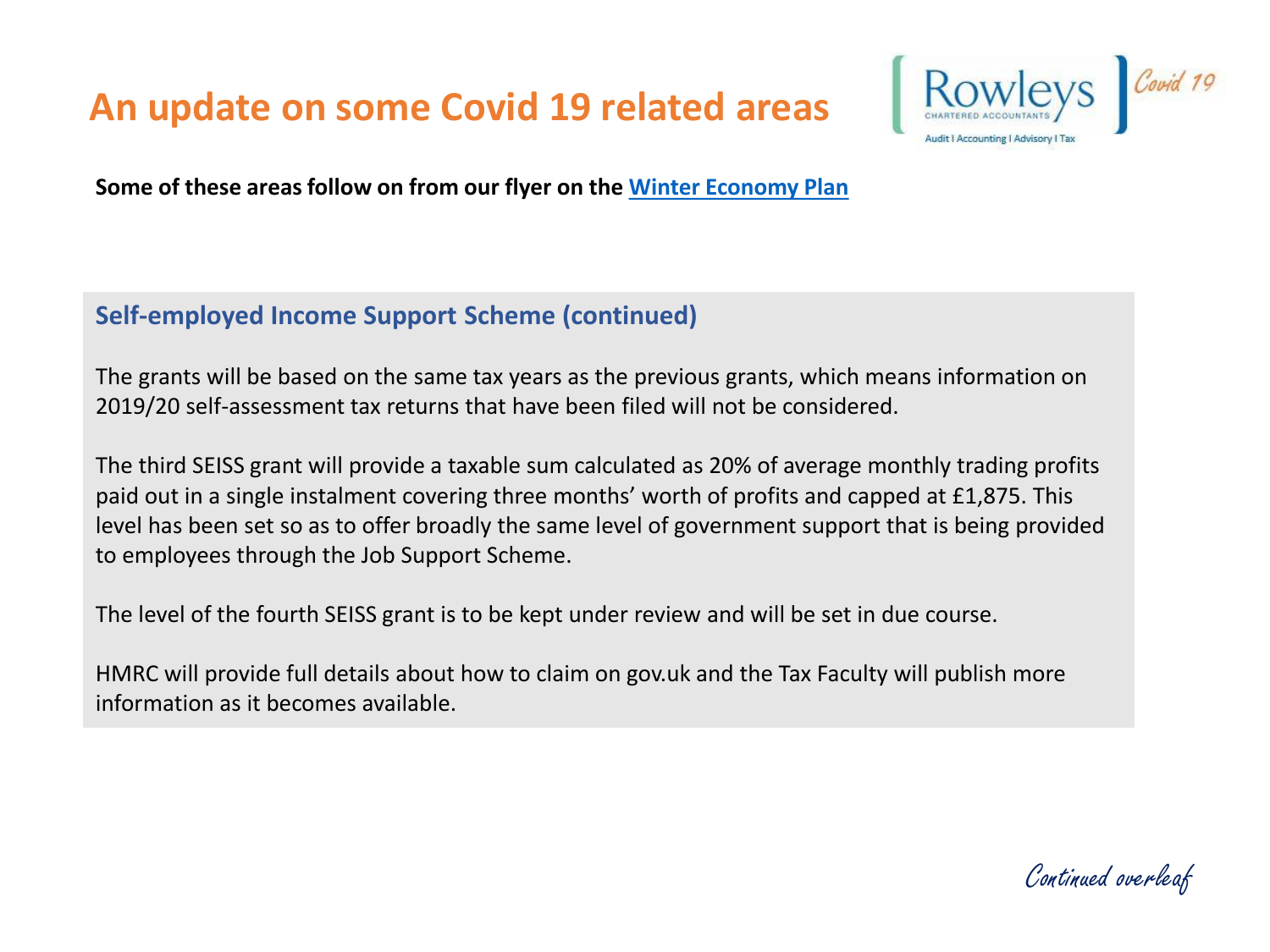

**Some of these areas follow on from our flyer on the [Winter Economy Plan](https://rowleys.biz/wp-content/uploads/2020/09/Winter-Economic-Plan.pdf)**

#### **Job Support Scheme – extended and covers "Locked Down" businesses**

The government recently announced how the Jobs Support Scheme would contribute 33% of the shortfall of wages (capped at £697.72pm) for employees who were working reduced hours from November 2020. Employees would have to work at least 33% of their normal (pre-furlough) hours. The employer would contribute a further 33% of the shortfall, and the employee would forego the final third.

The extension also **applies to any businesses required to close their premises due to local or national coronavirus restrictions**. In that situation, the government will pay two thirds of their employees' salaries, up to a maximum of £2,100 per month. Under the scheme, employers will not be required to contribute towards wages and will only be asked to cover NICS and pension contributions.

Businesses will only be eligible to claim the grant while they are subject to restrictions and employees must be off work for a minimum of seven consecutive days.

The scheme will begin on 1 November and will be available for six months, with a review point in January. In line with the rest of the JSS, payments to businesses will be made in arrears, via a HMRC claims service that will be available from early December. Employees of firms that have been legally closed in the period before 1 November are eligible for the CJRS.

The scheme is UK wide and the UK Government will work with the devolved administrations to ensure the scheme operates effectively across all four nations.

Continued overleaf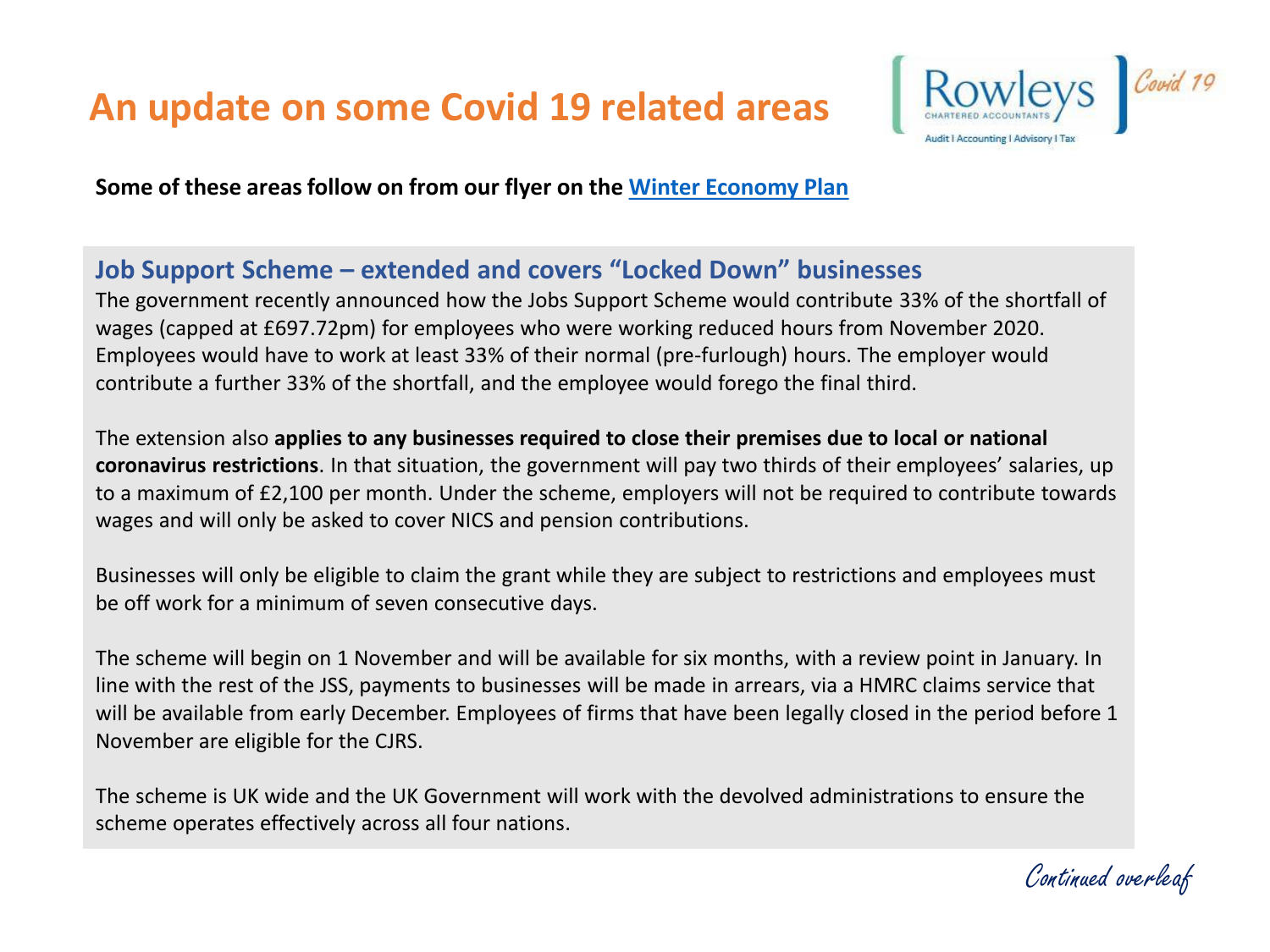

**Some of these areas follow on from our flyer on the [Winter Economy Plan](https://rowleys.biz/wp-content/uploads/2020/09/Winter-Economic-Plan.pdf)**

#### **Coronavirus Job Retention Scheme – What if you have claimed too much**

It's important that you continue to check each claim is accurate before submitting, and it is also recommended checking previous claims so you can avoid any penalties for claiming too much. We have many clients that due to the timing of claims and then the actual hours worked changing they claim too much or too little and have made the necessary adjustments.

If you have claimed too much CJRS grant and have not repaid it, you must notify HMRC and repay the money by the latest of whichever date applies below:

- 90 days from receiving the CJRS money you're not entitled to
- 90 days from the point circumstances changed so that you were no longer entitled to keep the CJRS grant

- 20 October 2020, if on or before 22 July you received CJRS money you were not entitled to, or if your circumstances changed.

If you do not do this, you may have to pay interest and a penalty to HMRC as well as repaying the excess CJRS grant.

#### **How to let HMRC know if you have claimed too much**

You can let HMRC know as part of your next online claim without needing to call them. If you claimed too much but do not plan to submit further claims, you can let HMRC know and make a repayment online through the new card payment service – go to 'Pay Coronavirus Job Retention Scheme grants back' on GOV.UK.

Continued overleaf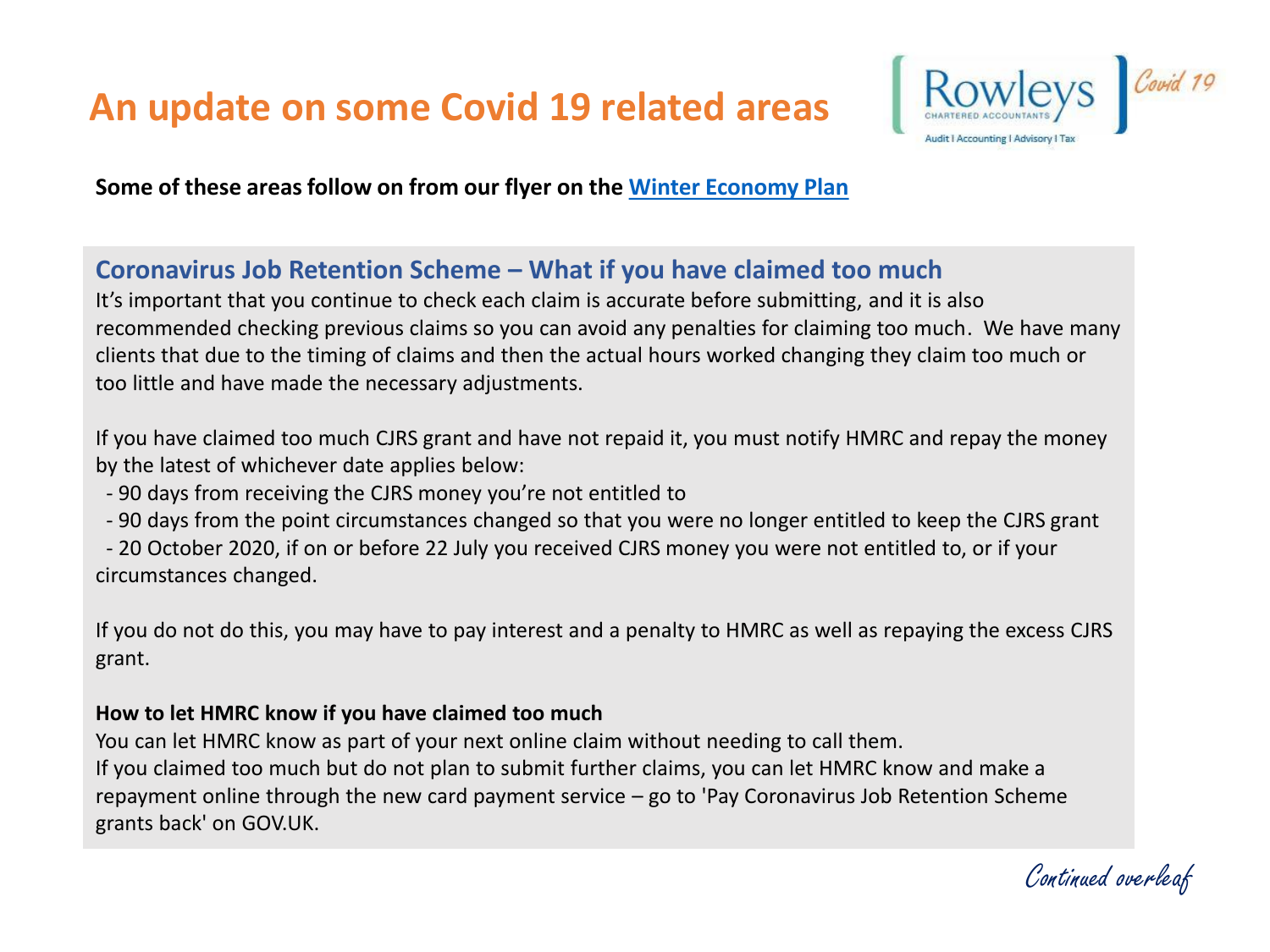

**Some of these areas follow on from our flyer on the [Winter Economy Plan](https://rowleys.biz/wp-content/uploads/2020/09/Winter-Economic-Plan.pdf)**

#### **Self Employed Income Support Scheme – What if you have claimed too much**

You must tell HMRC if when you made the claim you:

- received more than we said you were entitled to
- were not eligible for the grant, for example:
	- your business was not adversely affected
	- you did not trade in the tax year 2019 to 2020
	- you did not intend to continue to trade in the tax year 2020 to 2021
	- you have incorporated your business since 5 April 2018

#### **When you must tell HMRC**

This depends on the date you received your grant, so if you received the grant:

- before 22 July 2020 you must tell us on or before 20 October 2020
- on or after 22 July 2020 you must tell us within 90 days of receiving the grant

If you do not you may have to pay a penalty, in some circumstances this is 100% of the grant.

You can also tell HMRC if you want to voluntarily pay back some or all of the grant you received. You can do this at any time.

[To find out how to do this go to https://www.gov.uk/guidance/tell-hmrc-and-pay-the-self](https://www.gov.uk/guidance/tell-hmrc-and-pay-the-self-employment-income-support-scheme-grant-back)employment-income-support-scheme-grant-back

Continued overleaf